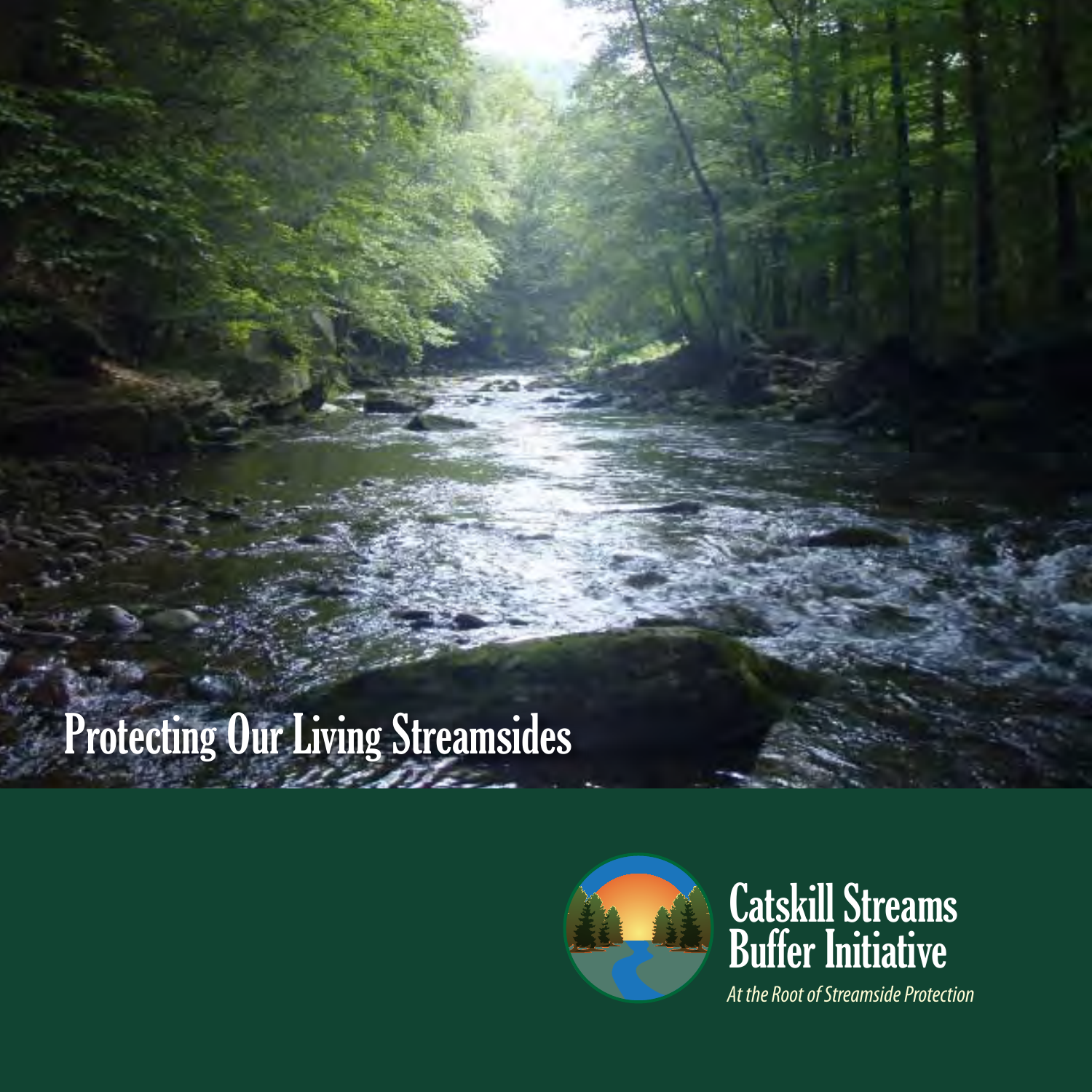

Living streamside can have its challenges. And sometimes, although unintentionally, we contribute to the problem. Our actions strip away nature's inherent protectors, reducing forest cover and increasing storm water runoff and pollutants from fertilizers, pesticides or road salts. Over time, these can have damaging repercussions. But working together, we can take steps to revegetate sensitive areas, reduce stream bank erosion and improve the quality of our natural environment and the overall health of our community and streams.

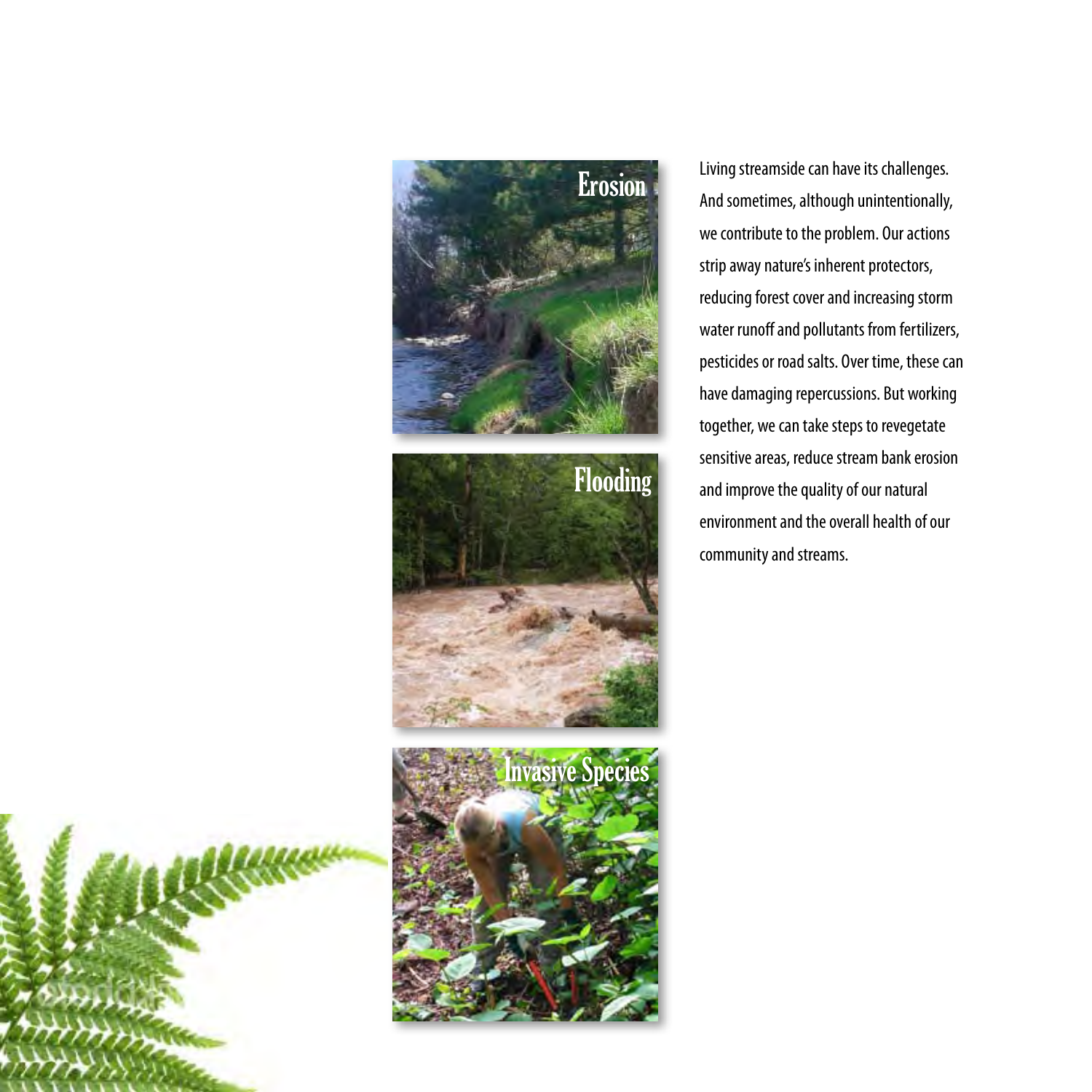#### A Collaborative Approach to Streamside Health



The Catskill Streams Buffer Initiative (CSBI) was created through a collaborative effort of local nonprofits and environmental organizations to fill a gap for streamside property owners. While other programs are available to owners of larger streamside parcels used for forestry or farming, no similar resource existed for smaller parcels. CSBI provides residential landowners along stream banks in the Catskill/Delaware watershed a reliable resource for individualized assistance and financial support to help you protect property from damage and ensure a healthy,

diagnose streamside-related problems, protect forested buffers and recommend solutions that help you stabilize and effectively manage your streamside property.

stable riparian\* area. Our experienced staff helps you protect your property and preserve natural habitat using vegetation native to the Catskill region. We work with you to understand your specific situation,

*\*Riparian area, also called streamside, is the land adjacent to creeks, streams and rivers.*

CSBI a partnership between:

- New York City Department of Environmental Protection
- County Soil and Water Conservation **Districts**

With input and collaboration from:

- Cornell Cooperative Extension
- Catskill Watershed Corporation
- Watershed Agricultural Council
- Catskill Center for Conservation and Development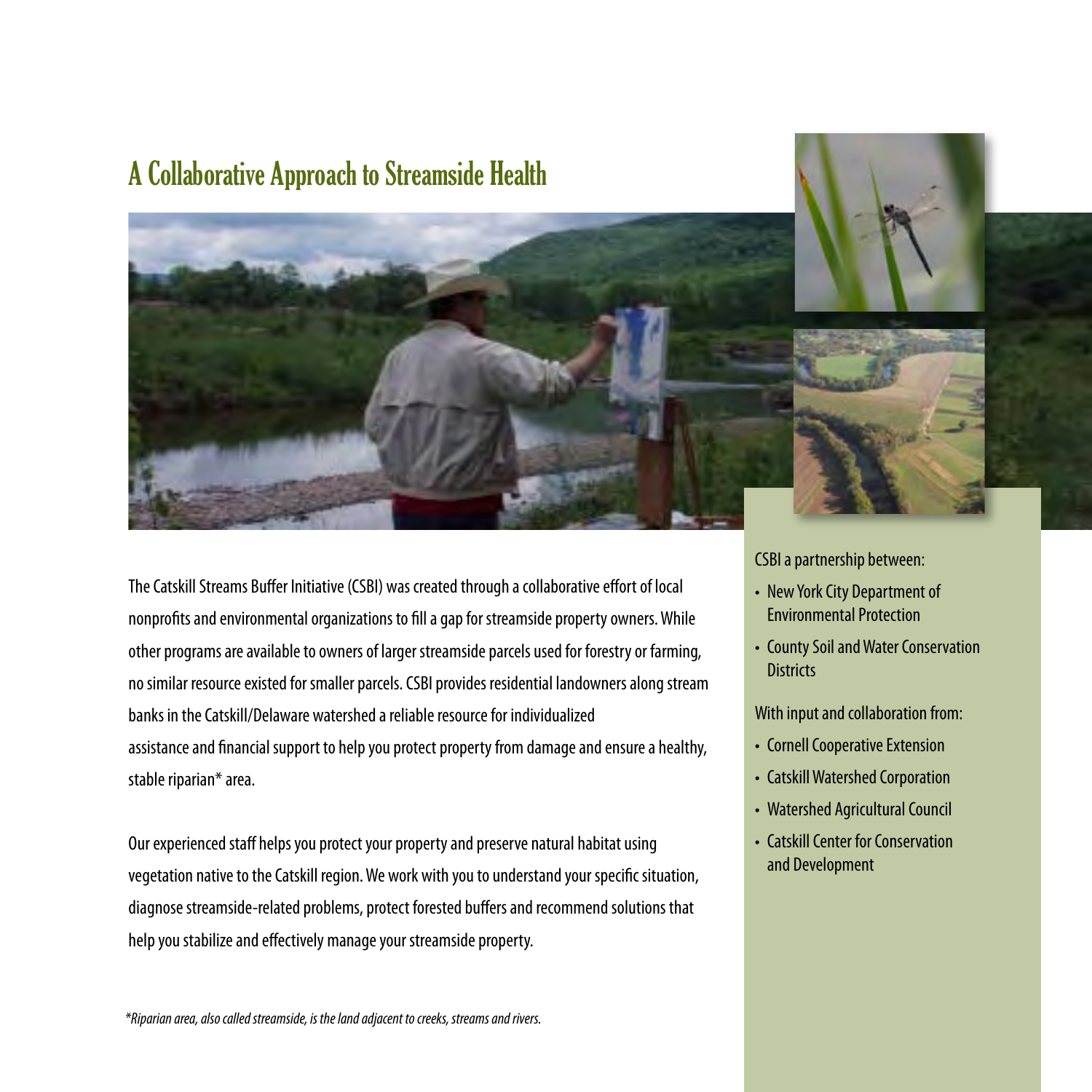

#### Supporting Landowner Efforts

In addition to identifying mature, forested riparian areas to preserve, part of CSBI's mission is to help property owners distinguish between healthy and potentially harmful practices that could be contributing to increased erosion, property damage and poor water quality. What does this mean for you?

#### • **Access to environmental expertise and individualized assistance from experienced**



counties in the Catskill/Delaware region has a designated CSBI coordinator responsible for working with local residents. These coordinators work with you – sharing their knowledge, answering questions, and visiting properties to help diagnose problems, identify areas to protect and propose solutions. Our coordinators provide ongoing support from your initial contact to post-project follow-up. We help you navigate any necessary permitting processes, share successes from other landowners, and help you monitor the health of your streamside property.

**CSBI coordinators – at no cost to you.** Each of the five

# www.catskillstreams.org/CSBI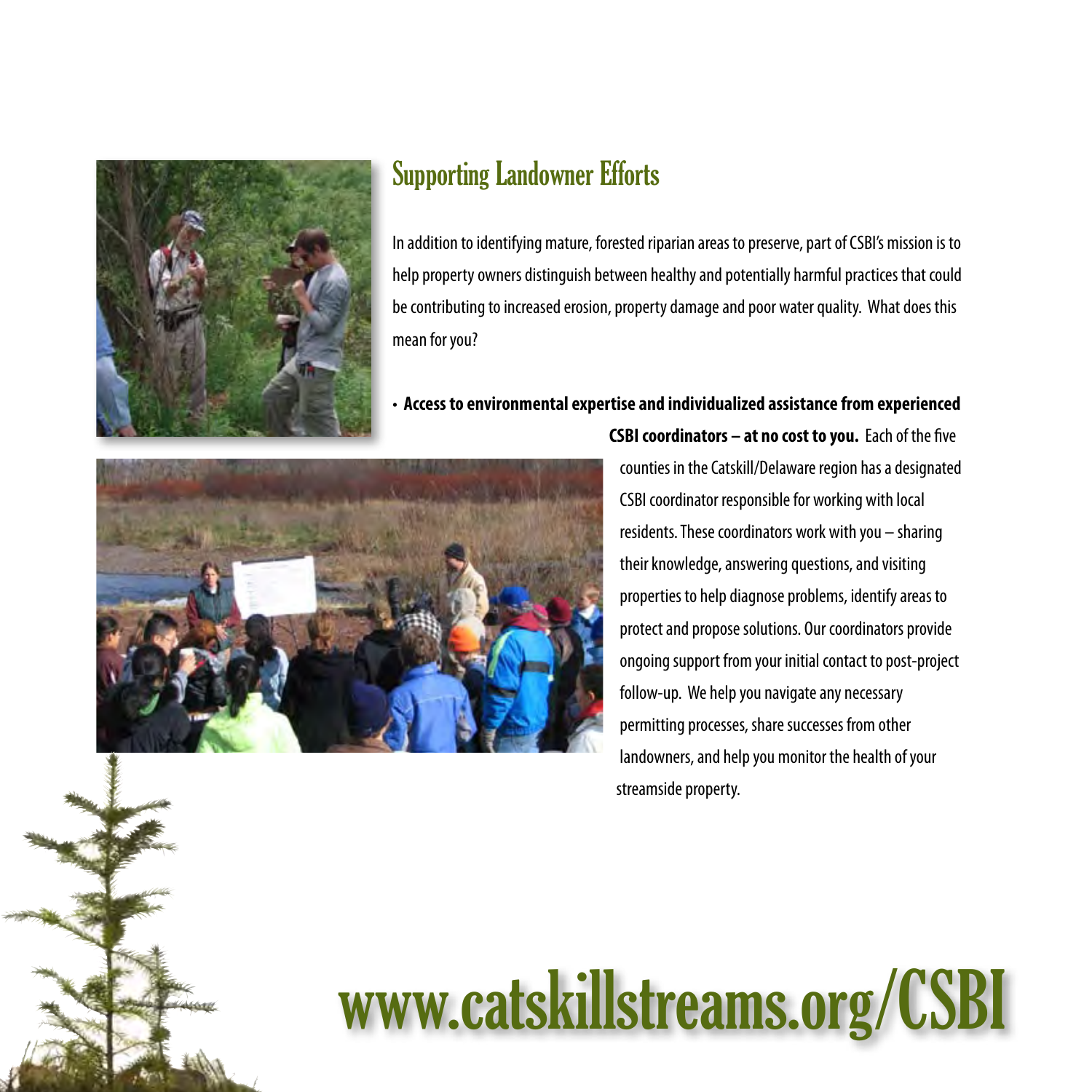

• **Opportunities to learn about current issues affecting the entire streamside system and what you can do to better protect your streamside property.** We offer a number of educational workshops, events, and resources that provide you with critical information about living streamside. You have the opportunity to participate in programs with other landowners and learn from their experiences, share ideas and concerns, explore characteristics of specific Catskill native plant species, and contribute to improving the overall health of our riparian communities.

• **Financial support for streamside projects through the CSBI grant program.** 

Until now, streamside landowners with small parcels have had limited access to financial support for proactive planting projects that can help create, enhance or protect riparian buffers, in turn reducing erosion, eradicating invasive plants, and improving habitat for regional Catskill Mountain wildlife. Application-based CSBI grants are awarded annually and can help with financial, labor and material support.



# CSBI Offers

- Environmental Expertise
- Materials and Resources
- CSBI Grant Program
- Educational Workshops
- Stream Management Events
- Ongoing Individual and Community Support
- Identification of Healthy **Streamsides**
- Preservation Options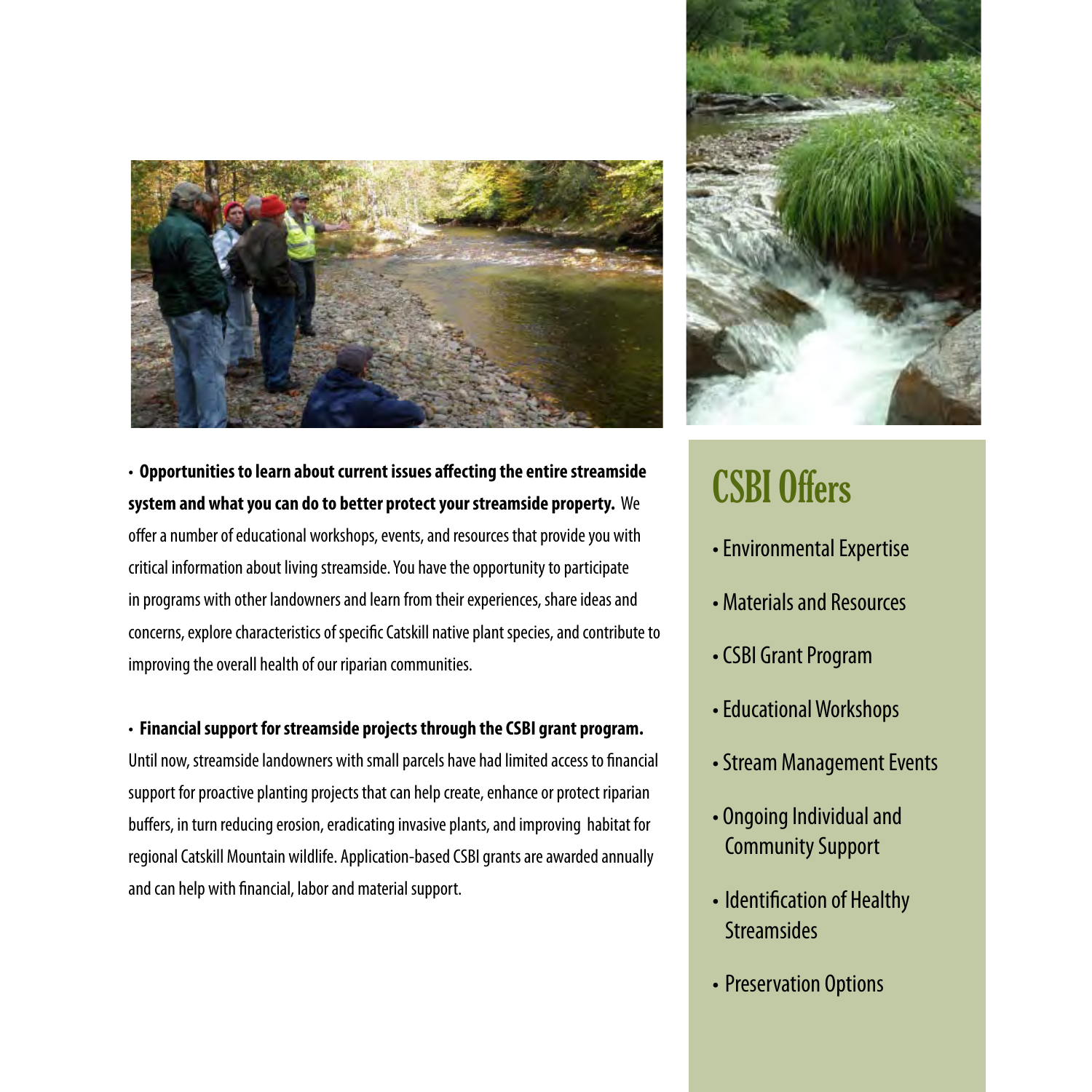

### Interested in applying for a CSBI grant?

#### Basic eligibility requirements include:

- The township where the property is located must have an adopted Stream Management Plan
- Property must be within the Catskill/Delaware NYC Watershed area
- Projects to be implemented must meet approved best practices
- Projects cannot already be covered under another watershed program (e.g. Watershed Forestry, CREP, CWC Stream Corridor Protection Program, etc.)
- Landowners must contribute to project installation either monetarily or in-kind.

Visit www.catskillstreams.org/CSB to learn more.

#### Streamside Health Check

- 1. Do you have lawn to the edge of your stream?
- 2. Do you have a single row of trees along your stream bank?
- 3. Do you have new or small populations of an invasive species (such as Japanese knotweed or purple loosestrife) that was recently introduced to your property?
- 4. Have you noticed a small amount of erosion on your stream bank?
- 5. Are you interested in learning about appropriate best management practices for living streamside?
- 6. Do you have a well forested, intact riparian buffer that you would like to protect from future development?

**If you answered yes to any of these questions, please call your CSBI Coordinator.**

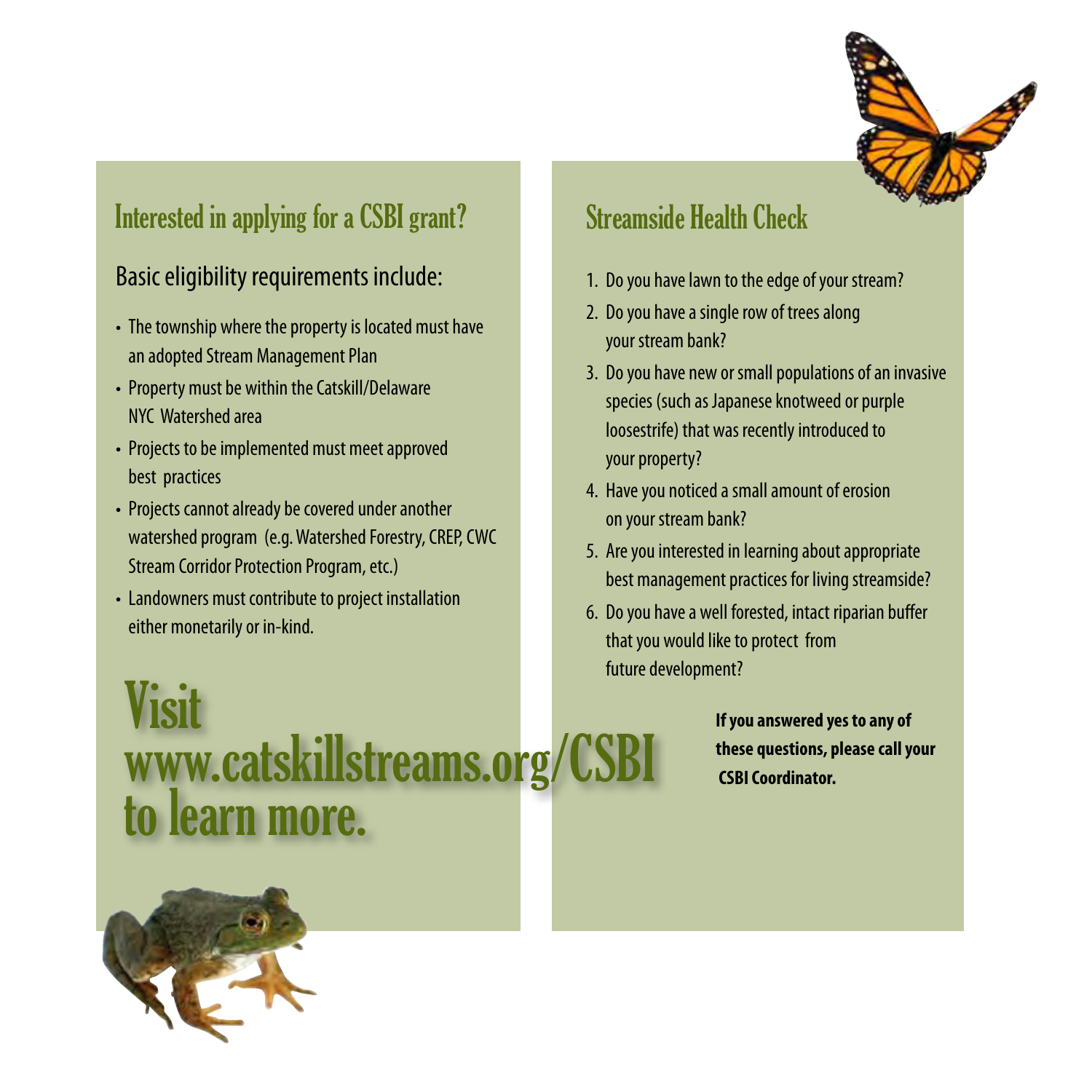



#### The Power of Planting

Carefully cultivating a natural streamside buffer will help protect you from property loss due to flooding and erosion, and will create a healthier habitat for native aquatic and terrestrial wildlife. Deep and dense root structures of native plants can tremendously increase the strength of stream banks and reduce erosion from storm flows. Healthy streamside vegetation can filter out sediment, absorb excess nutrients and break down pollutants that impair water quality.

What makes a good buffer? Take a good look at your streamside property. Is the lawn mowed all the way to the water's edge? Has yard waste been deposited along the stream bank or in the stream? Have trees or shrubs been cut back along the stream?

These might seem like minor things, but they can seriously undermine the stability and health of your stream bank. The shade provided by riparian trees and shrubs keeps water temperatures cool, improving the stream's habitat for fish. Allowing natural vegetation to grow along the stream bank also provides greater resistance to water runoff and helps remove pollutants and sediment. This helps reduce flood damage downstream and keeps water cleaner.